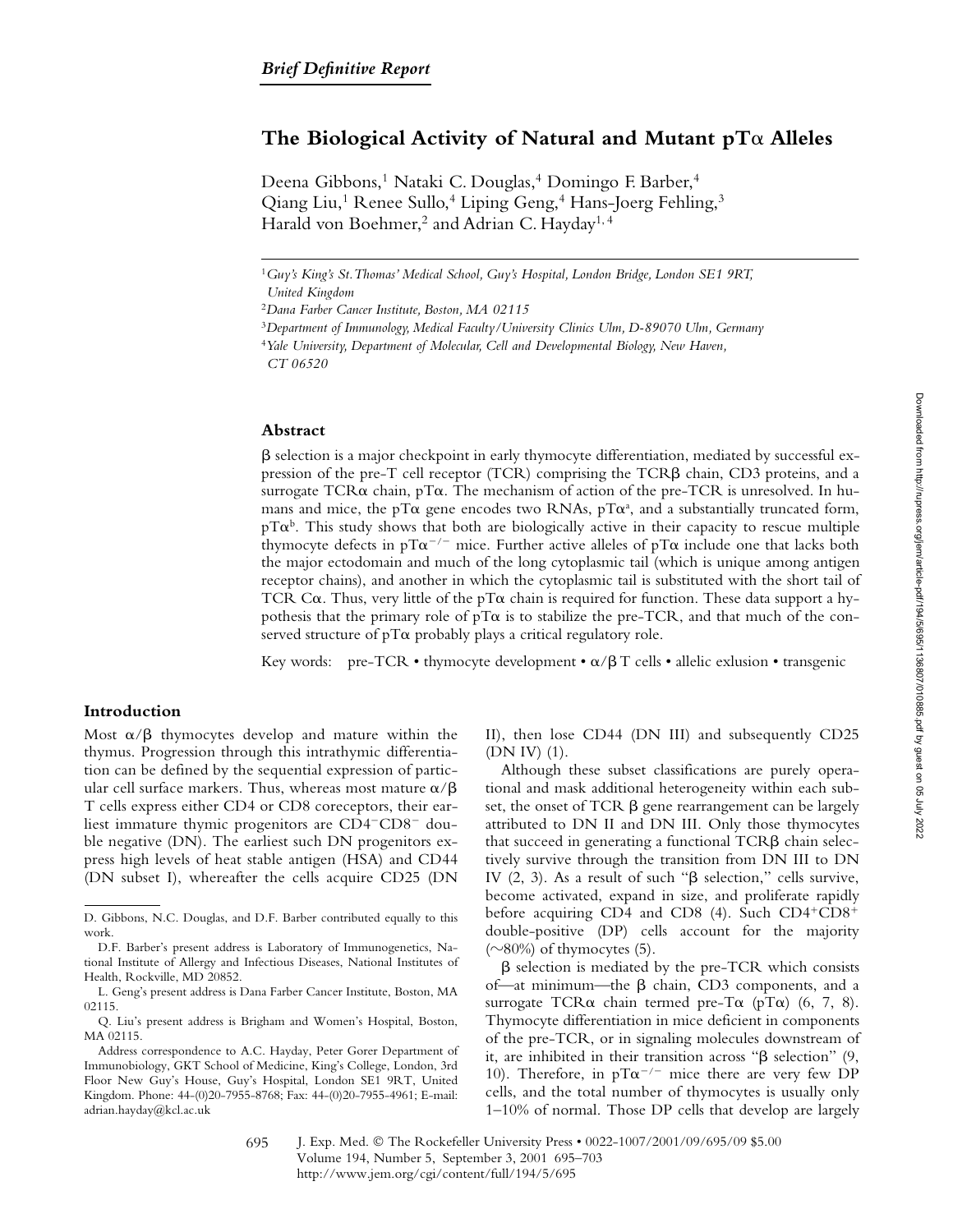driven by the contribution of  $TCR\gamma/\delta$  or the precocious expression of  $TCR\alpha/\beta$  (11, 12). Furthermore, it has been reported that thymocytes in pT $\alpha^{-/-}$  mice more commonly express two productively rearranged  $TCR\beta$  chain genes, suggesting a defect in allelic exclusion (13).

By contrast,  $\gamma/\delta$  cell differentiation does not depend on pT $\alpha$ , and in pT $\alpha^{-/-}$  mice,  $\gamma/\delta$  cell numbers are conspicuously increased. In particular, there occurs a subset of  $\gamma/\delta$ cells coexpressing CD4 that is not readily detected in normal mice (14). Such observations are consistent with the proposal that  $\alpha\beta/\gamma\delta$  lineage determination in thymocytes is somewhat flexible, strongly affected by the expression of TCR chains and of the pre-TCR (15, 16). In sum, the pre-TCR promotes a maturational program that includes cell survival; cell activation and growth; proliferation; differentiation to DP cells; the arrest of further  $\beta$  chain gene rearrangement; and possibly fate determination. Hence, the mechanism of action of the pre-TCR is of considerable interest.

The  $pT\alpha$  genes in mice and humans each give rise to two transcripts (17, 18). One,  $pT\alpha^a$ , encodes a transmembrane protein comprising a single Ig-like extracellular domain of  $\sim$ 110 amino acids, a transmembrane domain containing two charged amino acids, and a COOH terminal cytoplasmic region of  $\sim$ 30 amino acids (7). This COOH tail distinguishes  $pT\alpha$  from other TCR or Ig chains that lack cytoplasmic regions of anything greater than a few amino acids. The second transcript, pT $\alpha^{\rm b}$ , splices out the second exon encoding the Ig-like ectodomain, and could therefore produce a significantly smaller isoform with very limited capacity to interact with molecules extracellularly (17). One important question is whether both naturally occurring alleles of  $pT\alpha$  can promote thymocyte development, or whether the smaller form might be an inactive isoform that might, for example, perform a regulatory role. In this paper, a genetic complementation approach has been used to answer this question. Additionally, this paper examines which regions of the  $pT\alpha$  protein are required for biological activity.

Because the pre-TCR is expressed in vivo at very low levels, and because there are few cell lines representative of immature thymocytes, there has been little biochemical characterization of the pre-TCR. Likewise, there has been no identification of a pre-TCR ligand. Instead, information on the active form of the pre-TCR has been gained primarily from genetic or cell biological experiments. Such experiments have provided some seemingly contradictory observations. First, a truncated  $pT\alpha$  chain which lacks the highly conserved extracellular Ig-like loop can, together with a truncated  $TCR\beta$  chain, restore the development of DP cells in mice that are deficient in recombinase activating genes (RAG) 1 or 2, and that as a result cannot rearrange their endogenous  $TCR\beta$  chain genes (19). This result seems consistent with studies indicating that the pre-TCR can aggregate in the plasma membrane with lck in detergent insoluble glycolipids (DiGs), commonly termed rafts, even in the absence of any overt ligand (20). By this view, the more important components of  $pT\alpha$  would ap-

pear to be the charged transmembrane domain that facilitates pairing with CD3; a juxtamembrane cysteine in the intracellular tail that may contribute to raft association; and any other components of the cytoplasmic tail that regulate signaling or pre-TCR stability. In particular, there is a proline-rich motif, occurring once in human  $pT\alpha$  and repeated in murine pT $\alpha$  that has similarities to protein kinase C substrate sites (7), and to regions in CD2 that mediate signal transduction by binding to CD2BP2 (21). Indeed, in somatic cell transfection studies, mutants lacking the proline motifs show differences in properties compared with full length versions (unpublished data). However, other experiments indicate that thymocyte development in pT $\alpha^{-/-}$ mice can be rescued by a  $pT\alpha$  allele lacking the bulk of the cytoplasmic tail (14). Combining these data, one might hypothesize that only a very small portion of  $pT\alpha$  (~80 amino acids), lacking much of the ectodomain and its intracellular region, is required for biological activity. This hypothesis is confirmed in this report. The implications of these findings and of the transgenic methodologies commonly used in such studies are discussed.

#### **Materials and Methods**

Generation of Transgenic Mice. cDNAs of the different pT $\alpha$ forms were generated by PCR. The full length  $pT\alpha^a$ , "p600," and the second isoform, pT $\alpha^b$ , "p300," have been made previously (17). Truncated forms of pT $\alpha^{\text{a}}$  and pT $\alpha^{\text{b}}$ , named p600 $\Delta P$ and p300 $\Delta P$ , respectively, in which the last cytoplasmic 16 amino acids (containing the two proline rich regions and the two potential PKC phosphorylation sites) were deleted, were generated by PCR using the following primers: for  $p600\Delta P$ , 5'-AATAGAT-CTCTACCATCAGGCATCGCT-3' and 5'-AATCCGCGGCT-ACTGGAGGTGCTGGCCCGC-3'. For p300 $\Delta$ P, 5'-AATAGA-TCTCTACCATCAGGGGAATCT-3' and 5'-AATCCGCGG-CTACTGGAGGTGCTGGCCCGC-3'. The pTaCa construct, in which the connecting peptide, transmembrane region, and cytoplasmic tail of p600 were substituted with those of  $TCR-C\alpha$ , was generated in two fragments using two sets of primers. For the 5' part of pToCo, 5'-AATAGATCTCTACCATCAGGCA-TCGCT-3' and 5'-AGCACACACCCCCTCCAGCTGTC-AGACGTTCCCTGTGATGCCACGTTGACCGAG-3'. For the 3' part of pTαCα, 5'-CTCGGTCAACGTGGCATCAC-AGGGAACGTCTGACAGCTGGAGGGGGTGTGTGCT-3 and 5'-AATCCGCGGTCAACTGGACCACAGCCTCAG-CGT-3'. Both PCR products were annealed for 30 min at 45°C, and subsequently amplified using the primers 5 -AATAGATCT-CTACCATCAGGCATCGCT-3 and 5 -AATCCGCGGT-CAACTGGACCACAGCCTCAGCGT-3'.

In each case, products were cloned in-frame (via BglII/SacII) into the expression vector pDisplay (Invitrogen). The Igk leader sequence, HA tag, and cDNA were then subcloned from pDisplay into the BamH1 site of the T cell lineage–specific expression vector, p1017 (22, 23). A Not1-Not1 fragment from p1017 was then microinjected into C57.BL6  $\times$  SJL zygotes, that were implanted into pseudopregnant females. Progeny were screened by PCR and Southern, and transgenic lines crossed to pT $\alpha^{-/-}$ .

*Isolation of Lymphocytes.* Intraepithelial lymphocytes were harvested as described (24). Single thymocyte suspensions were obtained by crushing whole thymi between the edges of frosted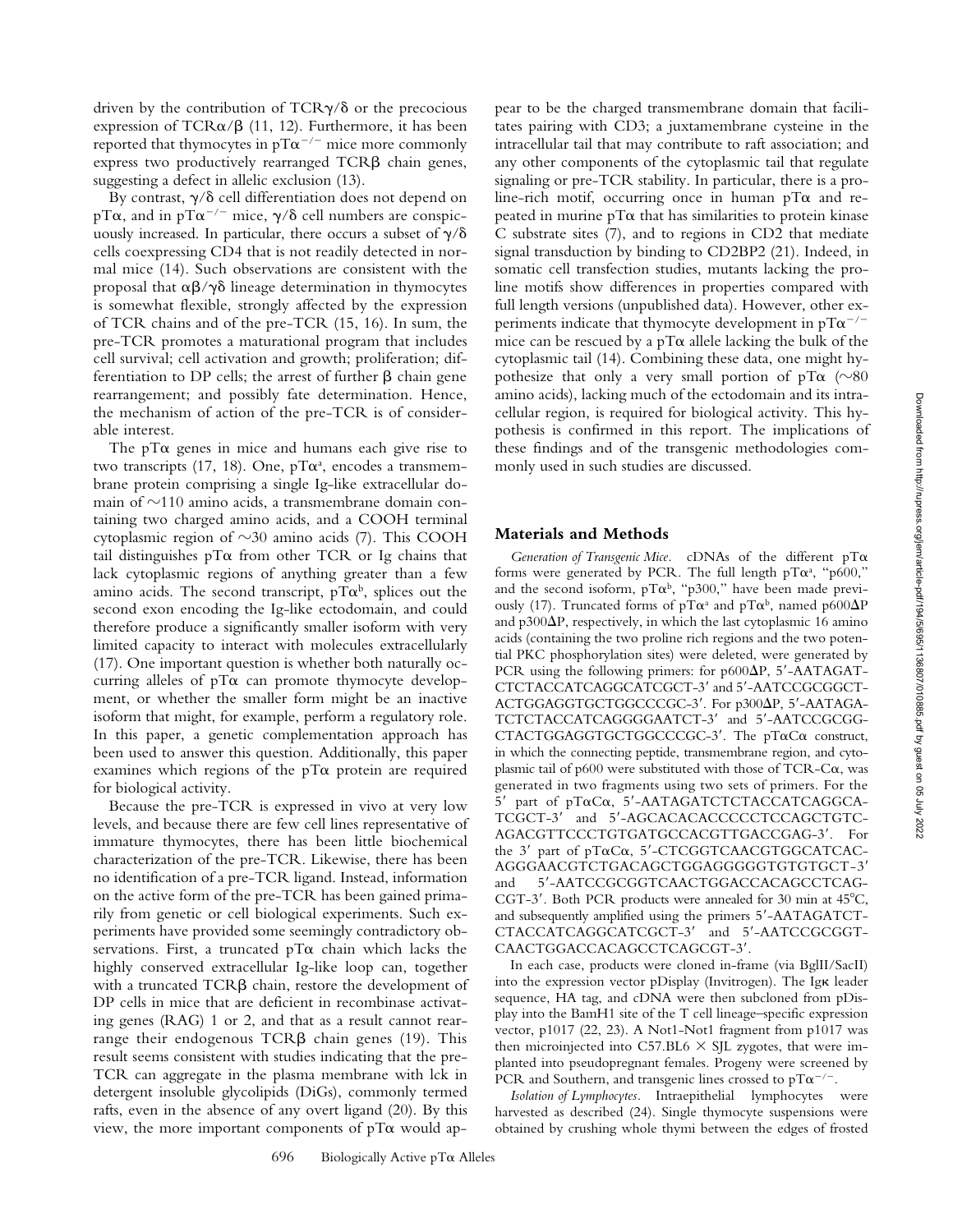*Flow Cytometry.* Thymocytes or intestinal intraepithelial lymphocytes at  $\leq$  2  $\times$  10<sup>7</sup>/ml were stained with the antibodies listed below and analyzed, on either a FACStarPlus™ (Becton Dickinson) or a FACS Vantage™ (Becton Dickinson) flow cytometer. Data were analyzed with CELLQuest™ software. Monoclonal antibody reagents obtained from BD PharMingen were:  $\alpha$ CD4-FITC (GK1.5),  $\alpha$ CD8 $\alpha$ -PE (53–6.7),  $\alpha$ CD25-FITC (7D4), αCD44-APC (IM7), αCD44-cy-Chrome (IM7), αHSA-PE (M1/69), αTCR  $\alpha\beta$ -PE (H57–597), αTCR  $\gamma\delta$ -PE (GL3),  $\alpha$ CD3 $\epsilon$ -biotin (145–2C11). Other antibodies and reagents for flow cytometry included avidin Red670 (GIBCO BRL) and rat normal serum (GIBCO BRL).

*RNA Isolation, cDNA Synthesis, and Semiquantitative PCR.* RNA isolated using Trizol reagent (GIBCO BRL) was DNase treated (GIBCO BRL) and quantitated by spectrophotometry. AMV reverse transcriptase (Roche) reactions were primed with Pd(N) (Amersham Pharmacia Biotech). Standard reverse transcription (RT)-PCRs using 200 ng thymocyte RNA from  $pT\alpha^{-/-}$  transgenic, and nontransgenic littermates used primers as follows: HA-For, 5'-CCA TAT GAT GTT CCA GAT TAT  $GCT-3'$ ;  $\Delta P1\Delta P2-Rev$ ,  $5'$ -CTG GAG GTG CTG GCC CGC-3'; PTA REV, 5'-CTA TGT CCA AAT TCT GTG GGT-3'; HGH REV, 5'-GGA TAT AGG CTT CTT CAA AC-3'.

*Immunoprecipitation and Immunoblotting.* For immunoprecipitations,  $2 \times 10^7$  freshly isolated thymocytes or pT $\alpha$  transfectants (17) were washed in cold PBS buffer, lysed in 300  $\mu$ l ice-cold lysis buffer (20 mM Tris, pH 7.4, 150 mM NaCI, 1% NP-40, 0.25% Na-deoxycholate, 10 mM NaF, 10 mM Na<sub>4</sub>P<sub>2</sub>O<sub>7</sub>, 1 mM EGTA, 1 mM  $MgCl<sub>2</sub>$ , 1 mM  $Na<sub>3</sub>VO<sub>4</sub>$ , 1 mM PMSF, 20  $\mu g/ml$ aprotinin, 20  $\mu$ g/ml leupeptins, 10  $\mu$ g/ml Pepstatin A, 20  $\mu$ g/ml antipain). Lysates were incubated for 20 min on ice before cen-

trifugation at 13,000 rpm for 15 min at 4 C. Postnuclear lysates were agitated for 1 h at  $4^{\circ}$ C with 2  $\mu$ l anti-HA monoclonal antibody HA.11 (BabCO). 25 µl protein A-Sepharose beads (Amersham Pharmacia Biotech), swollen and washed in lysis buffer, were added and incubated overnight at 4 C. The beads were washed  $3\times$  in cold lysis buffer, and proteins eluted by boiling for 5 min in SDS sample buffer, separated by 15% SDS-PAGE gel, and transferred to nitrocellulose for immunoblotting. The membranes were blocked with 4% nonfat milk in TBS (10 mM Tris-HCl, pH 7.6, 150 mM NaCl) and incubated with HA.11 (1:3,000). Bound Ab was revealed with 1:8,000 diluted horseradish peroxidase (HRP)-conjugated donkey anti–mouse IgG (Jackson ImmunoResearch Laboratories) using Western blot chemiluminescence reagent (NEN Life Science Products).

*Allelic Exclusion.* Single CD4<sup>+</sup>CD8<sup>+</sup> double-positive thymocytes were sorted using a MoFlo high speed cell sorter (Cytomation) into a 96-well plate, containing 10  $\mu$ l of PCR buffer containing proteinase K (250  $\mu$ g/ml). Plates were incubated at 55 C for 1 h and then the proteinase K was inactivated by heating at 95°C for 15 min. Plates were then stored at  $-20^{\circ}$ C. TCR $\beta$  rearrangements were amplified by a seminested two-step PCR using primers as described by Aifantis and colleagues (13, 25). Briefly, 40  $\mu$ l of a mixture containing dNTPs, buffer, 3 pmol of each V $\beta$ , D $\beta$ , and J $\beta$  primer, and 0.1 U of Taq polymerase (QIAGEN) was added to each well. Amplification comprised five cycles in which the denaturing step was 96 C and the annealing temperature decreased from 68–60 C, followed by a further 25 cycles (30 s at 94 C, 1 min at 58 C, 1 min at 72 C) and finally 7 min at  $72^{\circ}$ C. For the second round of amplification, 1  $\mu$ l of the first round product was transferred into a fresh tube containing a single 5' primer in conjunction with the nested J $\beta$ 1 or J $\beta$ 2 primer (10 pmol of each), dNTPs, buffer, and Taq polymerase (0.1 U) in final volume of  $25 \mu$ . Amplification was for  $35$  cycles following



697 Gibbons et al. Brief Definitive Report

**Figure 1.** Schematic representation of different  $pT\alpha$  transgenes and their expression. (A) Schematic representation of the five different  $pT\alpha$  cDNAs constructed as described in Materials and Methods. (B) Each of the pT $\alpha$  cDNAs was cloned (together with a HA tag and Ig leader sequence) into the BamH1 site of the p1017 vector. The purified Not1 fragment of p1017 recombinants was microinjected into the pronuclei of fertilized eggs. (C) Reverse transcription (RT)-PCR detection of pT $\alpha$  mRNA expression from thymocytes of the different  $pT\alpha$ transgenics. Transgenics positive by genotyping  $(+)$  gave a positive mRNA expression when compared with those that were negative by genotyping  $(-)$ . GAPDH was positive in all samples. (D) The expression of p300 and  $p300\Delta P$  protein in thymocytes from transgenic mice compared with protein expression in a p300 transfected cell line. 7.1 kD denotes the migration of a protein size marker on the same gel.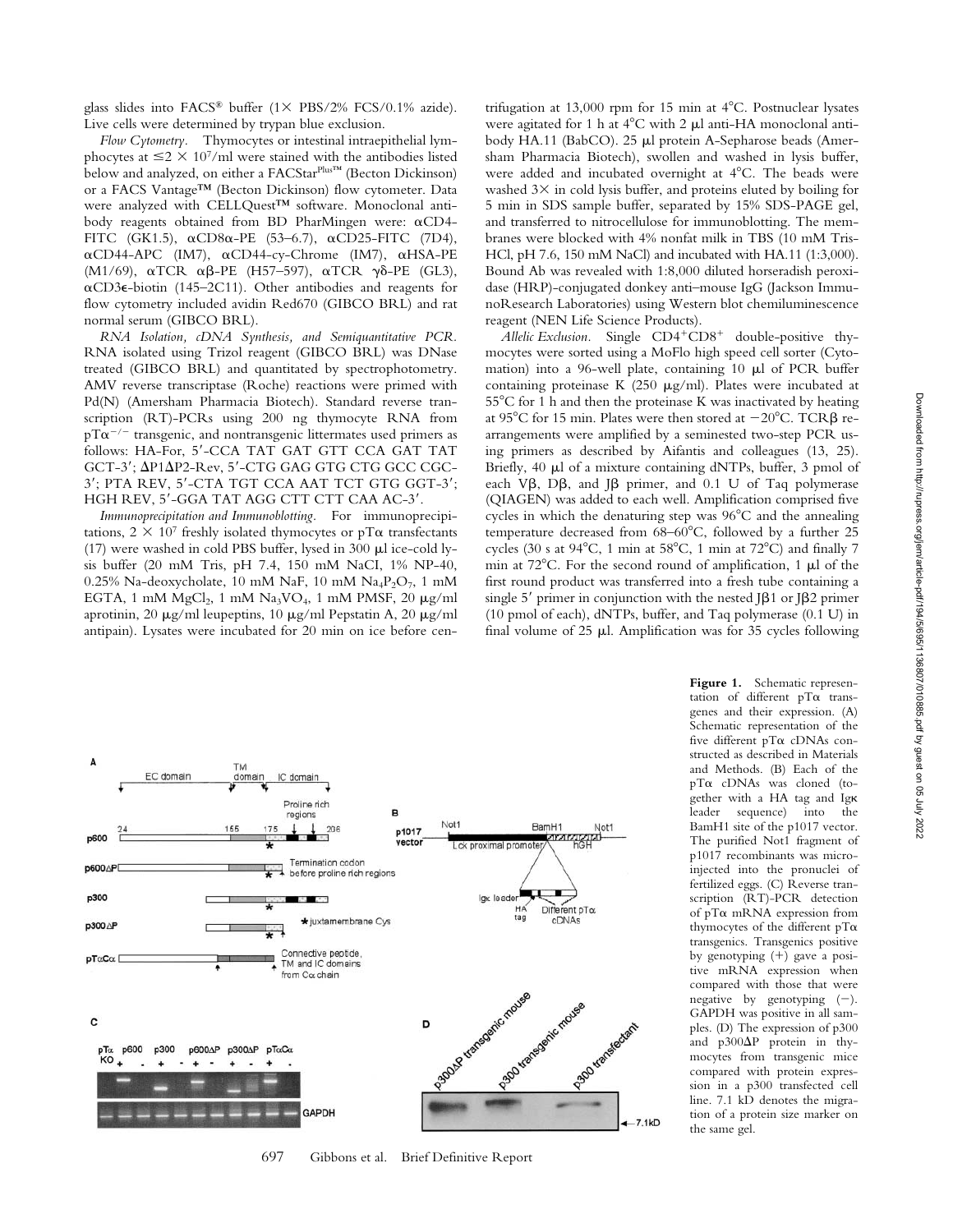the same procedure as the first round PCR (except denaturing was always at 94 C). Rearrangements were detected by migration of the PCR product on a 1.5% ethidium bromide stained agarose gel and positives purified using QIAGEN purification kits. Direct sequencing of the PCR products was performed using the Big-Dye Ready Reaction sequencing mix (ABI) and automated sequencing performed on a 96 lane ABI 377 sequencer.

## **Results**

Generation of Transgenic  $pT\alpha^{-/-}$  Mice Expressing Different *Forms of pT* $\alpha^b$ *.* To determine whether the naturally occurring pT $\alpha^b$  gene and derivatives thereof could functionally promote thymocyte development, numerous lines of transgenic mice were generated expressing either pT $\alpha^{\text{b}}$ (p300) or a truncated form lacking the proline-rich regions and much of the remainder of the cytoplasmic tail ( $p300\Delta P$ ). As a positive control, mice were also generated that expressed pT $\alpha^a$  (p600) or a corresponding cytoplasmic tail deletion mutant (p600 $\Delta$ P). Transgenic mice of the latter type have previously been reported (14). Additionally,

transgenic mice were generated that expressed a chimeric  $cDNA$  encoding the extracellular region of pT $\alpha$  joined to the connecting peptide, transmembrane, and intracellular regions of the mature  $Ca$  gene (pT $\alpha Ca$ , Fig. 1 A). In each case, relevant cDNAs were cloned into the p1017 vector, containing the lck proximal promoter to ensure early T lineage expression (22, 23; Fig. 1 B). Transgenic lines were established (genotyping not shown) and backcrossed onto the pT $\alpha^{-/-}$  background, generating F2 animals that expressed the different transgenes in the absence of endogenous  $pT\alpha$ .

In every case,  $pT\alpha^{-/-}$  mice that genotyped positively for a transgene showed transgene RNA expression in the thymus (Fig. 1 C). As the emphasis of this manuscript is on the biological activity of pT $\alpha^{\rm b}$ , the expression of wild-type and mutant forms of pT $\alpha^{\textrm{b}}$  protein was additionally examined (Fig. 1 D). Levels detected by Western analysis of HAtagged protein in thymocyte lysates were comparable to those in a pT $\alpha^b$ -transfected cell line (17, 26). Not surprisingly, both RNA and protein expression varied markedly among different founder transgenics, limiting the degree to



698 Biologically Active  $pT\alpha$  Alleles

Figure 2. Restoration of phenotype by expression of pT $\alpha$  transgenes. (A) CD4 versus CD8 expression on thymocytes from  $pT\alpha^{-/-}$  (left) and  $p300\Delta P.pT\alpha^{-/-}$ (right). The percentage of thymocytes in each quadrant are shown. (B) The percentage of DP (i.e., CD4<sup>+</sup>CD8<sup>+</sup>) cells in the thymi of mice expressing different  $pT\alpha$  transgenes. Individual vertical lines represent independent lines of mice; individual data points on those vertical lines represent the percentage of DP cells in the thymi of individual mice. (C and D) The percentage of DN  $\gamma/\delta$  cells (C) or CD4<sup>+</sup>  $\gamma/\delta$  cells (D) in the thymi of  $m$ ice expressing different p $T\alpha$  transgenes. Individual vertical lines represent independent lines of mice; individual data points on those vertical lines represent the percentage of  $\gamma/\delta$  cells in the thymi of individual mice. (E) Total cellularity of the thymus  $(\times 10^6 \text{ cells})$  was established by trypan blue exclusion. Individual vertical lines represent independent lines of mice; individual data points on those vertical lines represent the cell numbers in individual mice.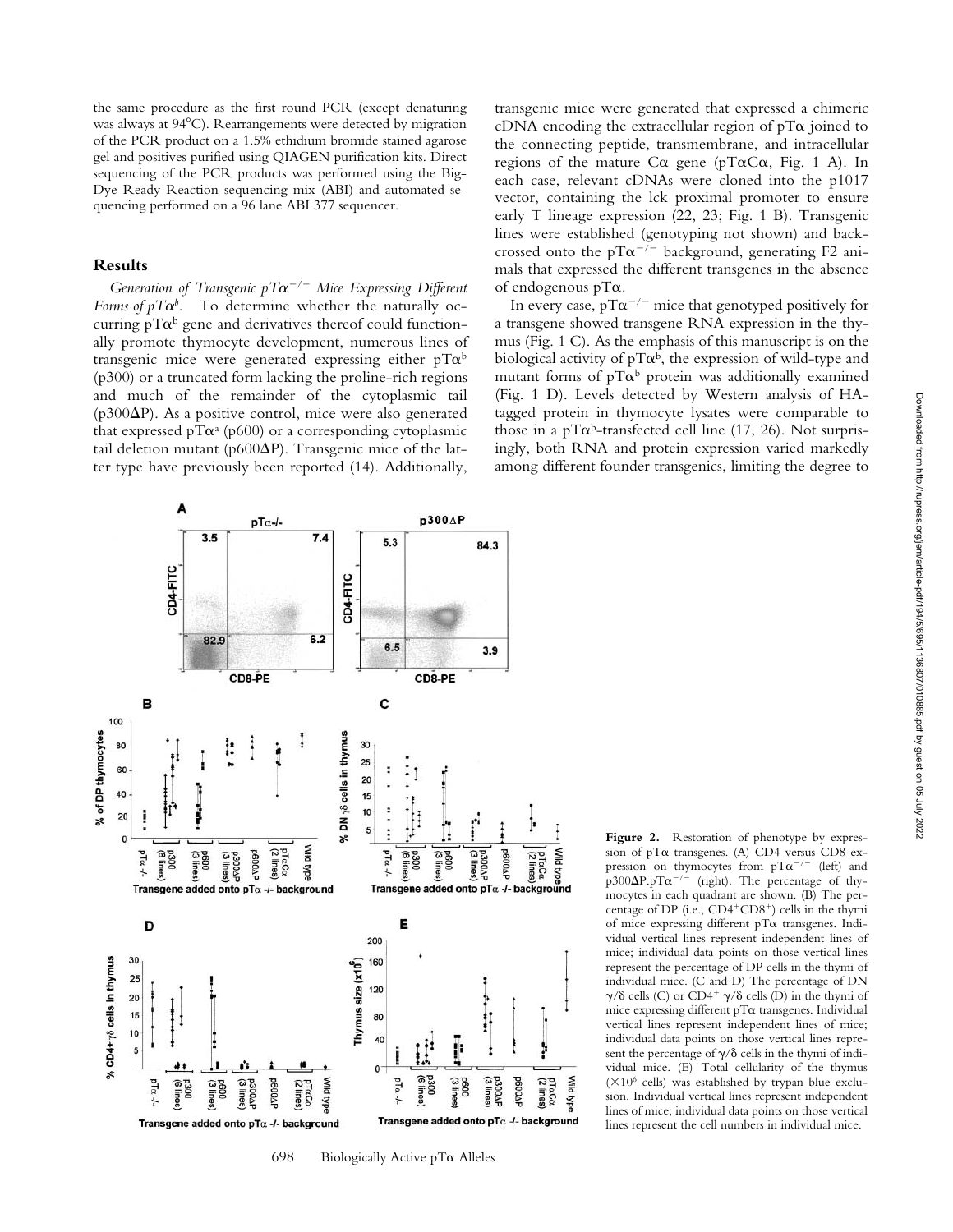which one should cross-compare phenotypes of transgenic mice generated with different  $pT\alpha$  alleles.

 $pT\alpha^b$  *Transgenes Induce DP Cell Representation.* The surface phenotypes of thymocytes in the pT $\alpha$  transgenic mice were analyzed by flow cytometry. The majority of pT $\alpha^{-/-}$ thymocytes are blocked as DN cells (Fig. 2 A). Conversely, pT $\alpha^{\rm b}$ , as well as the smallest transgene, p300 $\Delta$ P, could completely restore DP thymocyte representation (DP cells are 84% of the total thymocyte number in  $300\Delta P$  mice, compared with 7% in  $pT\alpha^{-/-}$  mice; Fig. 2 A). The lack of any essential functional requirement for the  $pT\alpha$  cytoplasmic tail was confirmed by the restored phenotypes of pT $\alpha$ -C $\alpha$ , and p600 $\Delta$ P transgenic mice (Fig. 2 B). In all, substantive restoration of DP differentiation was shown by at least one line of transgenic mice generated with each of the alleles (p300, p300 $\Delta P$ , p600, p600 $\Delta P$ , and pT $\alpha$ -C $\alpha$ ; Fig. 2 B).

*pT*-*b Transgenes Reduce / Cell Representation in the Thy*mus and Gut. Normally, thymic  $\gamma/\delta$  cells compose  $\sim$ 1% of thymocytes. These levels are increased to 5–20% of thymocytes in pT $\alpha^{-/-}$  mice, and comprise both DN cells and  $CD4^+$   $\gamma/\delta$  cells, a subset rarely detected in wild-type thymi (Fig. 2, C and D). Conversely, the conventional, low level of  $\gamma/\delta$  cell representation (both DN and CD4<sup>+</sup>) was restored in transgenic pT $\alpha^{-/-}$  mice expressing the full length or the truncated forms of  $pT\alpha^{b}$  (Fig. 2, C and D). Indeed, the normal phenotype was restored in at least one line of transgenic mice generated with each of the five  $pT\alpha$  alleles under study (Fig. 2, C and D). In all cases the influence of pre-TCR expression over the percentages of  $\gamma/\delta$  cells correlated reasonably well with the absolute numbers of  $\gamma/\delta$ cells (Table I), indicating that changes in the percentages of  $\gamma/\delta$  cells are real changes and not simply an indirect effect of changes in other cell subsets, e.g., DP thymocytes.

Consistent with the block in  $\alpha/\beta$  T cell development in  $pT\alpha^{-/-}$  mice, the intestinal intraepithelial lymphocytes (IELs) are depleted of  $\alpha/\beta$  T cells, and instead comprise  $\sim$ 90%  $\gamma$ / $\delta$  cells (Table II). Because the representation of  $\gamma/\delta$  cells in the pT $\alpha^{-/-}$  thymus was significantly suppressed by the expression of the small  $p300\Delta P$  construct,

**Table I.** *Percentage of / Cells Correlates Well with Absolute Cell Numbers*

| Transgenic<br>mouse        | Mean percentage<br>of total<br>$\gamma/\delta$ cells | Mean DN<br>$\gamma/\delta$ cells<br>$(X10^5)$ | Mean CD4 <sup>+</sup><br>$\gamma/\delta$ cells<br>$(\times 10^4)$ |
|----------------------------|------------------------------------------------------|-----------------------------------------------|-------------------------------------------------------------------|
| Wild type                  | 0.64                                                 | 1.2                                           | 4.8                                                               |
| $p300\Delta P$             | 0.79                                                 | 1.4                                           | 5.4                                                               |
| p300                       | 1.11                                                 | 2.2                                           | 2.2                                                               |
|                            | 12                                                   | 13                                            | 19                                                                |
| $p300$<br>$pT\alpha^{-/-}$ | 16                                                   | 12.                                           | 21                                                                |

The mean percentage of total  $\gamma/\delta$  cells is compared with the absolute numbers of DN ( $\times 10^5$ ) or CD4<sup>+</sup> ( $\times 10^4$ )  $\gamma/\delta$  cells in wild-type mice, pT $\alpha^{-/-}$  mice, or in pT $\alpha^{-/-}$  mice expressing either p300 or p300 $\Delta P$ transgenes that did or did not recover normal phenotypes.

the question arose as to whether  $\gamma/\delta$  cells would be similarly reduced to normal levels in the gut. This was indeed the case: IELs from pT $\alpha^{-/-}$  mice expressing the p300 $\Delta$ P transgene included fewer  $\gamma/\delta$  cells than the pT $\alpha^{-/-}$  gut, with a representation ( $\sim$ 50% of CD3<sup>+</sup> IELs) that was comparable to normal (Table II).

*Hypocellularity of the*  $pT\alpha^{-/-}$  *Thymus Is Rescued.* The thymi of 6–8-wk-old wild-type mice contain an average of  $1.2 \times 10^8$  thymocytes, with a range of  $\sim 0.9-1.9 \times 10^8$ cells.  $pT\alpha^{-/-}$  mice contain 10–50-fold fewer thymocytes. Two transgenic lines, one expressing p300 (pT $\alpha^b$ ) and one expressing  $p300\Delta P$  showed rescue of an approximately normal range (Fig. 2 E). In other lines, thymic cellularity was often not well rescued even where there was substantial and parallel restoration of normal DP and TCR $\gamma/\delta^+$ thymocyte phenotypes (Fig. 3). However, this does not reflect a failure of  $pT\alpha$  transgenes to regulate cellularity because there is an additional effect whereby transgenes expressing either TCR chains or pre-TCR chains commonly reduce thymus cellularity, even on a wild-type background (unpublished data). As an example, two  $p600\Delta P$  mice on a  $pT\alpha^{+/+}$  background contain 4.8  $\times$  10<sup>7</sup> and 6.2  $\times$  10<sup>7</sup> thymocytes, respectively, while one p300 $\Delta$ P pT $\alpha^{+/-}$  strain contained 6.6  $\times$  10<sup>7</sup> cells. The fact that these cell numbers, albeit lower than normal, are comparable in transgenic mice on a pT $\alpha^{-/-}$  or a pT $\alpha^{+}$  background indicates that each of the trangenes has overcome the negative influence of pT $\alpha$  deficiency on thymocyte numbers (see Discussion).

*Allelic Exclusion Occurs in p300P Mice.* One component of normal thymocyte development is allelic exclusion. To test whether this occurs in the DP thymocyte compartment that is restored in mice expressing the smallest  $pT\alpha$ transgene,  $p300\Delta P$ , TCR $\beta$  rearrangements were examined by single cell PCR. Multiple primers were used that amplify many (but not all)  $V\beta$  segments, and that distinguish rearrangements of V or D to J $\beta$ 1 or J $\beta$ 2. Products were obtained from all cells analyzed. Conspicuously, the biased Vß usage seen in immature thymocytes of normal mice (e.g., preferential usage of  $V\beta8$ ) was also seen in the  $p300\Delta P$  pT $\alpha$ <sup>-/-</sup> mice (27).

**Table II.**  $p300\Delta P$  Transgene Expression Recovers  $\alpha/\beta$  IELs

|                               | Wild type | $p300\Delta P$ | $pT\alpha^{-/-}$ |
|-------------------------------|-----------|----------------|------------------|
| Recovery $(\times 10^6)$      | 6.8       | 14             | 13.1             |
| Percent $\alpha/\beta$ cells  | 29.82     | 36.4           | 1.31             |
| Percent $\gamma/\delta$ cells | 54.49     | 51.63          | 86.8             |
| Percent $CD8\alpha$           | 60        | 48.5           | 60.86            |
| Percent CD8 <sub>B</sub>      | 14.2      | 30.3           | 1.93             |
| Percent CD4                   | 6.15      | 1.65           | 0.88             |

IELs were collected from wild-type,  $pT\alpha^{-/-}$ , and  $pT\alpha^{-/-}$  mice expressing the p300 $\Delta$ P transgene. Cells were stained with the antibodies indicated and the data represent the percentage of cells (mean of two mice in each case) expressing the particular markers.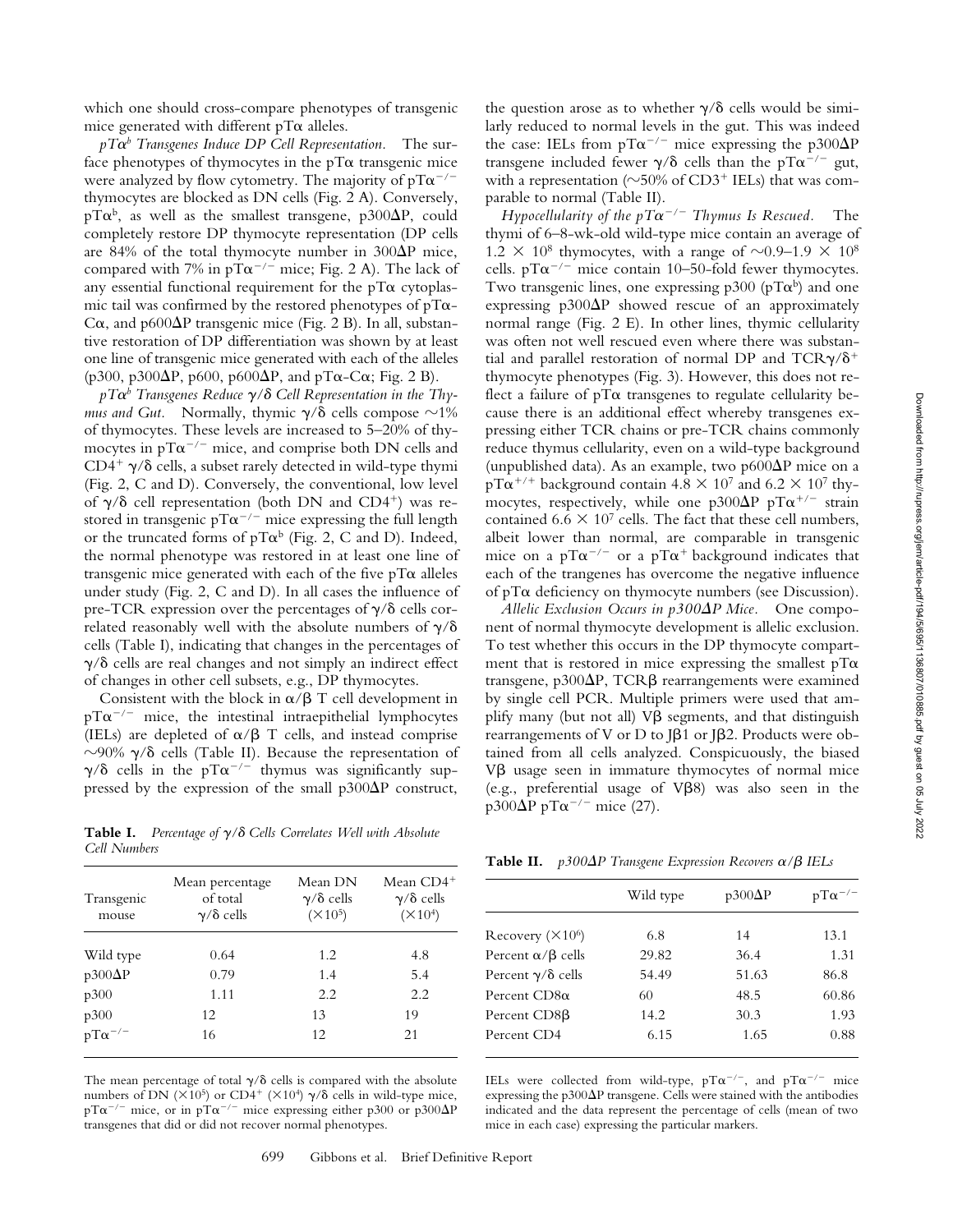

**Figure 3.** Schematic comparison of different transgenic lines. Two parameters of thymocyte phenotype (DP or  $\gamma/\delta$  cell numbers) segregate together in different transgenic lines, but segregate variably with thymus size. Gradation of shading represents movement away from wild-type phenotype (see key).

Many cells gave more than two PCR products but when these rearrangements were analyzed they corresponded to DNA excision loops formed alongside correct chromosomal rearrangements. 25% of cells exhibited a single in-frame VDJ rearrangement together with a DJ rearrangement. A further 1/3 of cells showed only one rearrangement which was an in-frame VDJ junction. The remaining cells showed one in-frame VDJ rearrangement together with a nonproductive VDJ rearrangement (Table III). No cell tested produced more than one in frame VDJ rearrangement, indicating that allelic exclusion operates in the  $p300\Delta P$  transgenic mouse.

# **Discussion**

This study has investigated whether the second naturally occurring pT $\alpha$  transcript, pT $\alpha^{\text{\tiny b}}$  encodes a biologically active pT $\alpha$  isoform. It has also asked whether thymocyte development can be sustained by an even smaller pT $\alpha^{\text{b}}$  allele that lacks both the major Ig-like ectodomain and the bulk of the cytoplasmic tail. Finally, it has asked whether thymocyte development can be functionally sustained by a  $pT\alpha$  allele in which the cytoplasmic tail has been ex-

**Table III.** *Allelic Exclusion Occurs in the p300* $\Delta P$ *Transgenic Line*

| Allelic exlusion                                                                                   | Allelic<br>inclusion |                                                             |          |
|----------------------------------------------------------------------------------------------------|----------------------|-------------------------------------------------------------|----------|
| $1VDJ^+$                                                                                           |                      | $VDJ^+ / VDJ^ VDJ^+ / DJ$ $VDJ^+ / VDJ^+$                   |          |
| 3<br>p300DP Vβ8.1Jβ2.3 Vβ8.2Jβ2.3<br>$V\beta8.2J\beta2.1$ $V\beta12J\beta2.6$<br>Vβ9Jβ2.6 Vβ9Jβ1.5 | $\mathcal{Z}$        | $\mathcal{L}$<br>$V\beta8.3J\beta1.1$<br>$V\beta2J\beta1.5$ | $\theta$ |

Allelic exclusion was assessed in single DP cells taken from thymi of pT $\alpha^{-/-}$  mice expressing the p300 $\Delta$ P transgene as described in Materials and Methods. Of the eight single cells tested, none expressed more than one correctly rearranged  $V\beta$  chain. The productive  $V\overline{D}$  rearrangement of the  $V\beta$  chain is shown.

changed for the short tail of  $C\alpha$ . The measurement of biological activity was the functional complementation of the  $pT\alpha^{-/-}$  mouse. The four primary defects reported in  $pT\alpha^{-/-}$  mice are: the paucity of DP thymocyte differentiation (correlated with a relative increase in the percentage of DN thymocytes); increases in TCR $\gamma/\delta^+$  cells of both DN and  $CD4^+$  phenotypes; the failure of allelic exclusion at the  $TCR\beta$  locus; and decreases in thymocyte numbers. Both the full length and truncated alleles of pT $\alpha^{\textrm{b}}$  as well as the  $pT\alpha$ -C $\alpha$  allele showed the capacity to largely or fully restore these phenotypes, although allelic exclusion was assessed in only one of the strains ( $p300\Delta P$ ). Thus, highly truncated forms of  $pT\alpha$  are biologically active, including the naturally occurring form,  $pT\alpha^b$  that is conserved in humans and mice (17, 18). Interestingly, a targeted mutation of the  $pT\alpha$  locus that would be predicted to leave intact the coding potential of pT $\alpha^{\rm b}$  showed a very mild phenotype in terms of altered thymocyte differentiation, consistent with the idea that pT $\alpha^b$  is biologically active in vivo (10).

There is some contention over which of the four primary thymocyte defects reported in pT $\alpha^{-/-}$  mice reflect direct targets of  $pT\alpha$ . More than one of these events may be directly downstream of pT $\alpha$ , but some may have greater dependence on  $pT\alpha$  function than do others. Data presented here show that all four parameters are rescued in at least one line expressing either the full length or the heavily truncated pT $\alpha$  alleles. Nonetheless, in several mice in which thymocytes could be classified into largely normal subset distributions, cellularity was not always normal (Fig. 3). Similar variability in thymus cellularity is evident when data from other mice transgenic for pre-TCR components are considered (14, 19). At minimum, these data demonstrate that appropriate thymocyte differentiation can occur independent of extensive proliferation. A similar situation appears to characterize the IL-7<sup>-/-</sup> mouse (28).

The lack of normal cellularity seems in part due to an inhibitory effect of the expression of  $pT\alpha$  transgenes, as a similar reduction, relative to normal, was seen in the transgenic mice on a p $T\alpha^+$  background. Similar observations have been made in mice expressing TCR transgenes. This may reflect the inappropriate prolonged expression of the pre-TCR that is a variable characteristic of transgenic mice. It is known that constitutively activated lck provokes loss of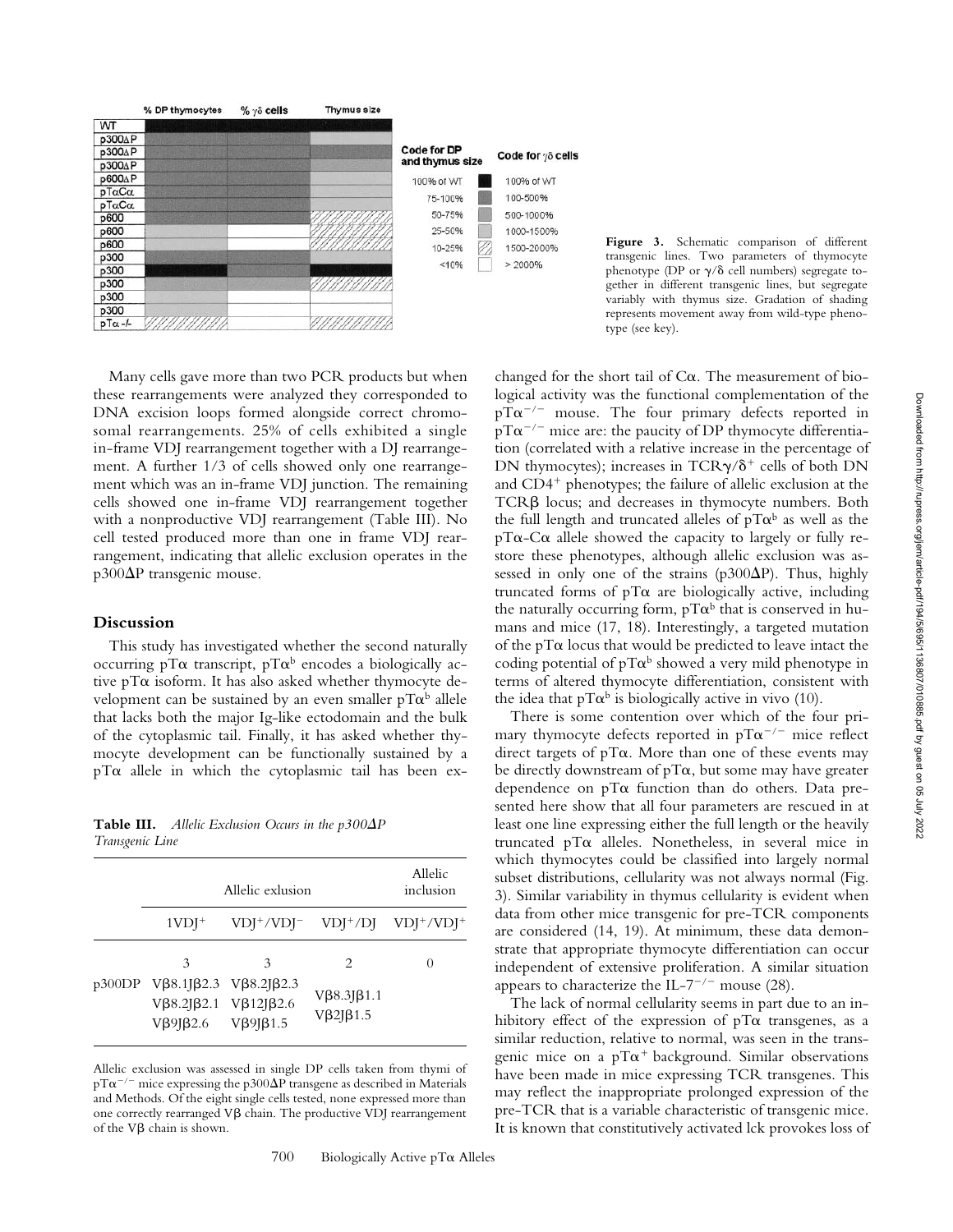DP cells (29) possibly because the cells interpret continued signaling as a negative selection stimulus. Sustained expression of the pre-TCR may do likewise. Ordinarily, the pre-TCR is expressed at very low levels, and may be easily displaced by  $TCR\alpha/\beta$  after  $TCR\alpha$  gene rearrangement. In transgenic mice, the physiologic expression of  $pT\alpha$  will not be precisely mimicked because of the heterologous promoter elements, and because of integration sites that will vary from founder to founder. Additionally, the displacement of pT $\alpha$  from TCR $\beta$  will likely depend on active signaling mechanisms that regulate the stability and intracellular localization of the pT $\alpha$  protein (30). These mechanisms may not function properly in the context of mutant  $pT\alpha$ transgenes. For these various reasons, the transgenic mice may harbor a situation similar to that reported in lck transgenic mice. These are significant qualifications that must be applied to the interpretation of such transgenic studies.

The simplest explanation for the biological activity of very small forms of  $pT\alpha$  is that  $pT\alpha$  functions merely to stabilize the  $\beta$  chain (aiding interaction with CD3 and other downstream signaling molecules), and that a minimal peptide of pT $\alpha$  is sufficient to accomplish this. This is consistent with other instances of expression of truncated  $pT\alpha$  or  $TCR\beta$  alleles. For example, mice transgenic for a TCR $\beta$  chain lacking the V $\beta$  region showed appropriate DN to DP transition (31). The biological activity of truncated versions of  $pT\alpha$  is consistent with evidence that, independent of any ligand, the pre-TCR spontaneously clusters and associates with signaling molecules such as p56lck, CD3 molecules, and Zap-70 via sequestration in lipid rafts (20).

Presumably all active forms of  $pT\alpha$  will elicit signaling to nuclear factor (NF)- $\kappa$ B implicated in promoting cell survival (26), and Vav-1 and Rac-1 (32, 33) implicated in modulating actin dynamics that are important in spatially orienting signaling molecules to coordinate and sustain signal transduction (for a review, see reference 34). Indeed, electrophoretic mobility shift assays indicate high levels of  $NF-\kappa B$  activity in DN thymocytes from pT $\alpha$  transgenic mice (unpublished data). Nonetheless, it may be that signaling from the physiologic pre-TCR; signaling from a pre-TCR containing the pT $\alpha$ -C $\alpha$  chimeric molecule, and signaling in the absence of the pre-TCR but via cross-linking CD3, each activate the same signaling molecules, but by different means. For example, the palmitoylation of the juxtamembranous Cys residue present in  $pT\alpha$  that is implicated in raft association, cannot obviously occur in the  $pT\alpha$  - C $\alpha$  chimeric protein that lacks the juxtamembrane cysteine. Yet, both of the  $pT\alpha-C\alpha$  transgenic lines showed comparable restoration of thymocyte phenotypes, and were not obviously less effective than the other transgenes. Possibly, the  $pT\alpha-C\alpha$  protein facilitates signal transduction largely independent of raft association, because the connecting peptide of  $C\alpha$  (as opposed to the equivalent domain in  $pT\alpha$ ) has a much stronger association with CD3 $\zeta$  (35). This would be consistent with the hypothesis that regulated activation of common downstream signaling pathways is the rate determining step to  $\beta$ -selection, and can be achieved by distinct, albeit related mechanisms.

If only a very small part of  $pT\alpha$  is required for its function, the question arises as to why  $pT\alpha$  shows conservation of its structure. One explanation is that the biological activity of the pre-TCR is so potent that many of its structural features are essential for downregulation, ensuring that the pre-TCR is expressed only at appropriate levels only during the appropriate time window. In addition to the low level and restricted time frame of pre-TCR expression, several other experiments are suggestive of this. For example, sustained expression of a transgenic  $TCR\beta$  allele that lacks the V region led to thymic lymphomas (36). Although such lymphomas did not characterize any of the several p $T\alpha$  transgenic mice reported here, this may be because ectopically expressed p $T\alpha$  can be displaced, albeit inefficiently, by  $TCR\alpha$ , whereas a mutant  $TCR\beta$  chain would not be, thus sustaining ligand-independent signaling. Likewise, severe lymphomas with some characteristics of pre-T cells (including sustained  $pT\alpha$  expression) developed with  $>80\%$  penetrance in several lines of mice transgenic for an activated form of Notch 3, the regulated expression of which normally characterizes the  $\beta$ -selection stage (for a review by Rothenberg, see reference 37). In striking illustration of the potency of sustained pre-TCR signaling, the development of Notch 3–induced tumors is dependent on  $pT\alpha$  expression (unpublished data).

According to this view, the pre-TCR is a potent agent of cell growth and survival that must be downregulated after  $\beta$ -selection. Therefore, there are likely to be active signaling components of the pre-TCR pathway, and possibly an as yet unidentified ligand that may target regions of  $pT\alpha$  in order to negatively regulate its expression and activity. This would lead to conservation of those regions of  $pT\alpha$ . This remains to be tested biochemically, although the recent report that the pT $\alpha$  tail can serve as an endoplasmic reticulum retention signal is consistent with this outlook (38). Studies of pre-B cell receptor signaling have indicated that the expression level of pre antigen receptors is a product both of the structure of pre-antigen receptor chains and the cell biological characteristics unique to the immature cells in which the pre-antigen receptors are expressed (39).

Grants from the Wellcome Trust, the Charitable Foundation of Guy's and St. Thomas' Hospitals, and the National Institutes of Health (GM37759) (A.C. Hayday), and the MSTP program [N.C. Douglas]. Support provided (D.F. Barber) by Spanish government fellowship (Ministerio de Educacion y Ciencia).

# **References**

- 1. Godfrey, D.I., J. Kennedy, T. Suda, and A. Zlotnik. 1993. A developmental pathway involving four phenotypically and functionally distinct subsets of  $CD3$ <sup>- $CD4$ </sup> $CD8$ <sup>-</sup> triple-negative adult mouse thymocytes defined by CD44 and CD25 expression. *J. Immunol.* 150:4244–4252.
- 2. Mombaerts, P., J. Iacomini, R.S. Johnson, K. Herrup, S. Tonegawa, and V.E. Papaioannou. 1992. RAG-1-deficient mice have no mature B and T lymphocytes. *Cell.* 68:869– 877.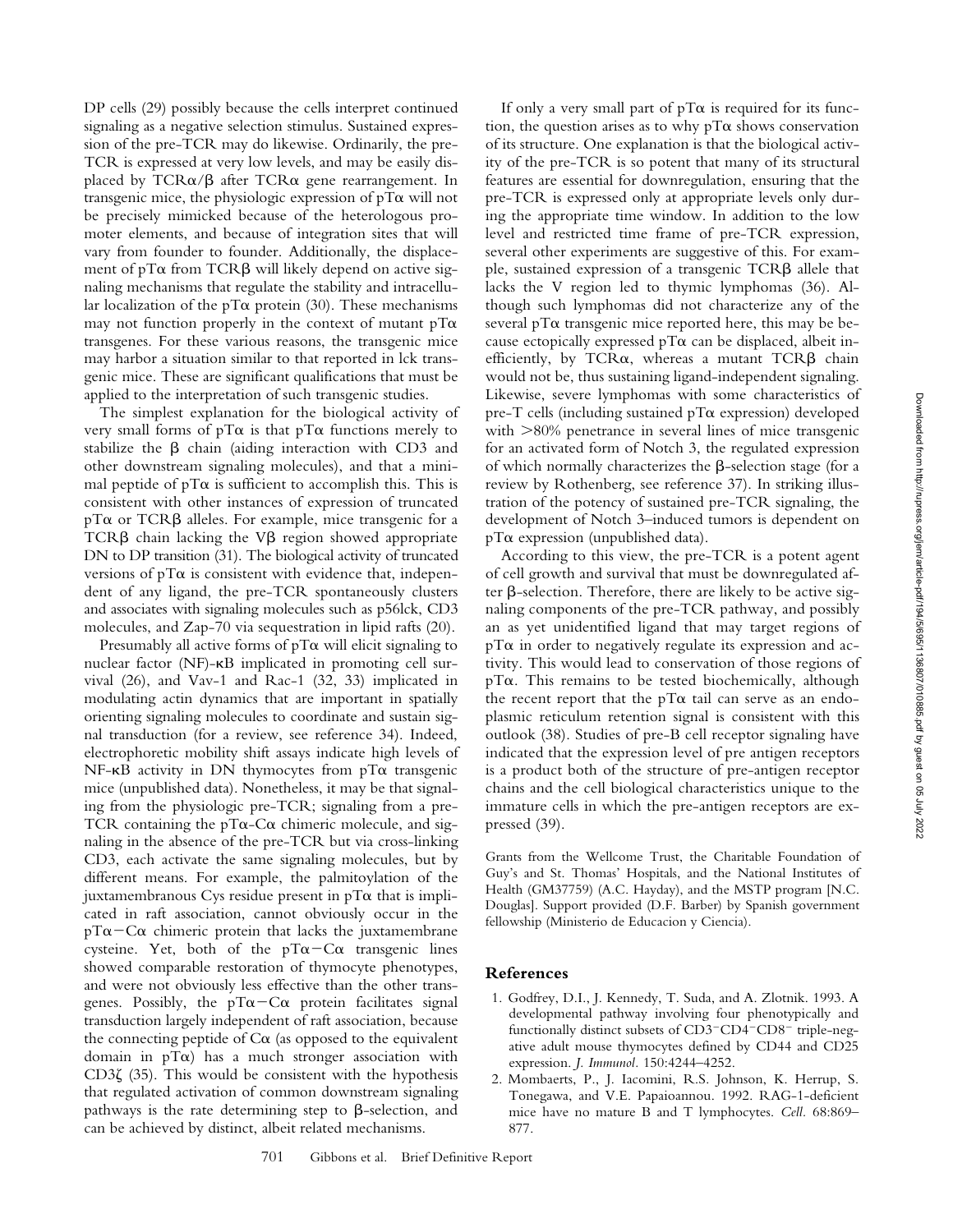Downloaded from http://rupress.org/jem/article-pdf/194/5/695/1136807/010885.pdf by guest on 05 July 2022 Downloaded from http://rupress.org/jem/article-pdf/194/5/695/1136807/010885.pdf by guest on 05 July 2022

- 3. Mallick, C., E. Dudley, J. Viney, M. Owen, and A. Hayday. 1993. Rearrangement and diversity of T cell receptor beta chain genes in thymocytes: a critical role for the beta chain in development. *Cell.* 73:513–519.
- 4. Hoffman, E., L. Passoni, T. Crompton, T. Leu, D. Schatz, A. Koff, M.J. Owen, and A.C. Hayday. 1996. Productive T cell receptor beta chain gene rearrangement: close interplay of cell cycle and cell differentiation during T cell development in vivo. *Genes Dev.* 10:948–962.
- 5. Fehling, H.J., and H. von Boehmer. 1997. Early alpha beta T cell development in the thymus of normal and genetically altered mice. *Curr. Opin. Immunol.* 2:263–275.
- 6. Groettrup, M., K. Ungewiss, O. Azogui, R. Palacios, M.J. Owen, A. Hayday, and H. von Boehmer. 1993. A novel disulfide-linked heterodimer on pre-T cells consists of the T cell receptor beta chain and a 33kD glycoprotein. *Cell.* 75: 283–294.
- 7. Saint-Ruf, C., K. Ungewiss, M. Groettrup, L. Bruno, H.J. Fehling, and H. von Boehmer. 1994. Analysis and expression of a cloned pre-T cell receptor gene. *Science.* 266:1208–1212.
- 8. Del Porto, P., L. Bruno, M.-G. Mattei, H. von Boehmer, and C. Saint-Ruf. 1995. Cloning and comparative analysis of the human pre-T-cell receptor alpha-chain gene. *Immunology.* 92:12105–12109.
- 9. Fehling, H.J., A. Krotkova, C. Saint-Ruf, and H. von Boehmer. 1995. Crucial role of the pre-T-cell receptor  $\alpha$  gene in development of αβ but not γδ T cells. *Nature*. 375:795-798.
- 10. Xu, Y., L. Davidson, F.W. Alt, and D. Baltimore. 1996. Function of the pre-T-cell receptor alpha chain in T-cell development and allelic exclusion at the T-cell receptor beta locus. *Proc. Natl. Acad. Sci. USA.* 93:2169–2173.
- 11. Passoni, L., E.S. Hoffman, S. Kim, T. Crompton, W. Pao, M. Dong, M.J. Owen, and A.C. Hayday. 1997. Intrathymic  $\delta$  selection events in  $\gamma\delta$  cell development. *Immunity*. 7:83– 95.
- 12. Buer, J., I. Aifantis, J.P. DiSanto, H.J. Fehling, and H. von Boehmer. 1997. Role of different T cell receptors in the development of pre-T cells. *J. Exp. Med.* 185:1541–1547.
- 13. Aifantis, I., J. Buer, H. von Boehmer, and O. Azogui. 1997. Essential role of the pre-T cell receptor in allelic exclusion of the T cell receptor beta locus. *Immunity.* 7:601–607.
- 14. Fehling, H.J., B.M. Iritani, A. Krotkova, K.A. Forbush, C. Laplace, R.M. Perlmutter, and H. von Boehmer. 1997. Restoration of thymopoiesis in pT alpha<sup>-/-</sup> mice by anti-CD3 $\epsilon$ antibody treatment or with transgenes encoding activated Lck or tailless pT alpha. *Immunity.* 6:703–714.
- 15. Dudley, E.C., M. Girardi, M.J. Owen, and A.C. Hayday. 1995. Alpha/beta and gamma/delta T cells can share a late common precursor. *Curr. Biol.* 5:659–669.
- 16. Bruno, L., A. Sheffold, A. Radbruch, and M.J. Owen. 1999. Threshold of pre-T-cell-receptor surface expression is associated with alpha beta T-cell lineage commitment. *Curr. Biol.* 9:559–568.
- 17. Barber, D.F., L. Passoni, L. Wen, L. Geng, and A.C. Hayday. 1998. The expression in vivo of a second isoform of pT alpha: implications for the mechanism of pT alpha action. *J. Immunol.* 161:11–16.
- 18. Saint-Ruf, C., O. Lechner, J. Feinberg, and H. von Boehmer. 1998. Genomic structure of the human pre-T cell receptor alpha chain and expression of two mRNA isoforms. *Eur. J. Immunol.* 28:3824–3831.
- 19. Irving, B., F. Alt, and N. Killeen. 1998. Thymocyte development in the absence of pre-T cell receptor extracellular im-

munoglobulin domains. *Science.* 280:905–908.

- 20. Saint-Ruf, C., M. Panigada, O. Azogui, P. Debey, H. von Boehmer, and F. Grassi. 2000. Different initiation of pre-TCR and gamma-delta TCR signalling. *Nature.* 406:521– 527.
- 21. Nishizawa, K., C. Freund, J. Li, G. Wagner, and E.L. Reinherz. 1998. Identification of a proline-binding motif regulating CD2-triggered T lymphocyte activation. *Proc. Natl. Acad. Sci. USA.* 95:1497–1902.
- 22. Chaffin, K., C. Beals, T. Wilkie, K. Forbush, M. Simon, and R. Perlmutter. 1990. Dissection of thymocyte signalling pathways by in vivo expression of pertussis toxin ADP-ribosyltransferase. *EMBO. J.* 12:3821–3829.
- 23. Garvin, A., K. Abraham, K. Forbush, A. Farr, B. Davison, and R. Perlmutter. 1990. Disruption of thymocyte development and lymphomagenesis is induced by SV40 T-antigen. *Int. Immunol.* 2:173–180.
- 24. Davies, M.D., and D. Parrott. 1981. Preparation and purification of lymphocytes from the epithelium and lamina propria of murine small intestine. *Gut.* 6:481–488.
- 25. Aifantis, I., V.I. Pivniouk, F. Cartner, J. Feinber, W. Swat, F.W. Alt, H. von Boehmer, and R.S. Geha. 1999. Allelic exclusion of the T cell receptor beta locus requires the SH2 domain-containing leukocyte protein (SLP)-76 adaptor protein. *J. Exp. Med.* 190:1093–1102.
- 26. Voll, R.E., E. Jimi, R.J. Phillips, D.F. Barber, M. Rincon, A.C. Hayday, R.A. Flavell, and S. Ghosh. 2000. NF-KB activation by the pre-T cell receptor serves as a selective survival signal in T-lymphocyte development. *Immunity.* 13:677–689.
- 27. Wilson, A., C. Marechal, and H.R. MacDonald. 2001. Biased V beta usage in immature thymocytes is independent of DJ beta proximity and pT alpha pairing. *J. Immunol.* 166:51– 57.
- 28. von-Freeden-Jeffry, U., P. Vieira, L.A. Lucian, T. McNeil, S.E. Burdach, and R. Murray. 1995. Lymphopenia in interleukin (IL)-7 gene-deleted mice identifies IL-7 as a non redundant cytokine. *J. Exp. Med.* 181:1519–1526.
- 29. Abraham, K., S. Levin, J. Marth, K. Forbush, and R. Perlmutter. 1991. Delayed thymocyte development induced by augmented expression of p56lck. *J. Exp. Med.* 173:1421– 1432.
- 30. Trop, S., M. Rhodes, D.L. Wiest, P. Hugo, and J.C. Zuniga-Pflucker. 2000. Competitive displacement of pT-alpha by TCR-alpha during TCR assembly prevents surface coexpression of pre-TCR and alpha-beta TCR. *J. Immunol.* 165: 5566–5572.
- 31. Ossendorp, F., H. Jacobs, G. van der Horst, E. de Vries, A. Berns, and J. Borst. 1992. T cell receptor-alpha beta lacking the beta-chain V domain can be expressed at the cell surface but prohibits T cell maturation. *J. Immunol.* 148:3714–3722.
- 32. Turner, M., J. Mee, A.E. Walters, M.E. Quinn, A.L. Mellor, R. Zamoyska, and V.L.J. Tybulewicz. 1997. A requirement for the Rho-family GTP exchange factor Vav in positive and negative selection of thymocytes. *Immunity.* 7:451–460.
- 33. Gomez, M., V. Tybulewicz, and D.A. Cantrell. 2000. Control of pre-T cell proliferation and differentiation by the GTPase Rac-1. *Nat. Immunol.* 1:348–352.
- 34. Acuto, O., and D. Cantrell. 2000. T cell activation and the cytoskeleton. *Annu. Rev. Immunol.* 18:165–184.
- 35. Trop, S., A.M. Steff, F. Denis, D.L. Wiest, and P. Hugo. 1999. The connecting peptide domain of pT alpha dictates weak association of the pre-T cell receptor with the TCR zeta subunit. *Eur. J. Immunol.* 29:2187–2196.